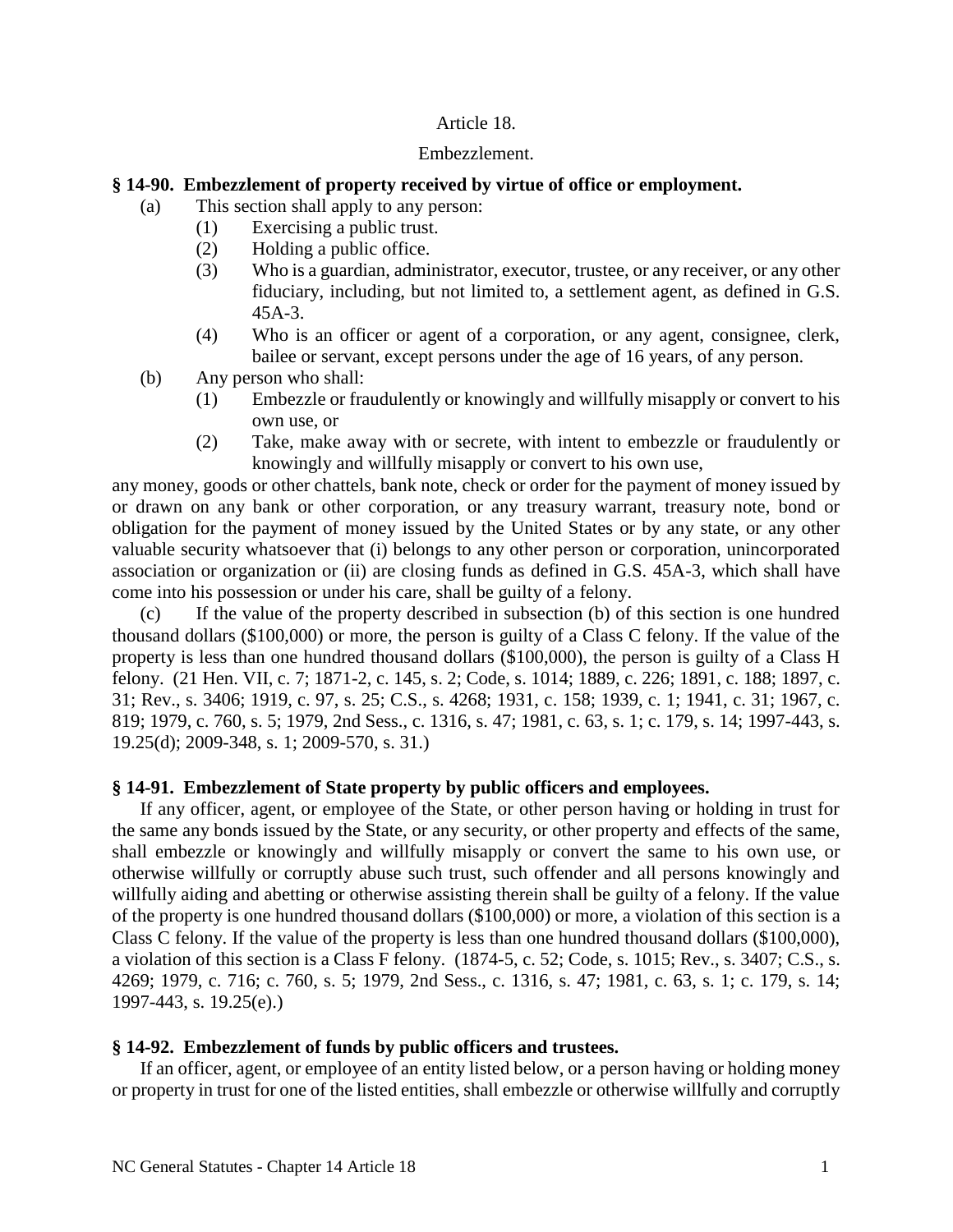use or misapply the same for any purpose other than that for which such moneys or property is held, such person shall be guilty of a felony. If the value of the money or property is one hundred thousand dollars (\$100,000) or more, the person is guilty of a Class C felony. If the value of the money or property is less than one hundred thousand dollars (\$100,000), the person is guilty of a Class F felony. If any clerk of the superior court or any sheriff, treasurer, register of deeds or other public officer of any county, unit or agency of local government, or local board of education shall embezzle or wrongfully convert to his own use, or corruptly use, or shall misapply for any purpose other than that for which the same are held, or shall fail to pay over and deliver to the proper persons entitled to receive the same when lawfully required so to do, any moneys, funds, securities or other property which such officer shall have received by virtue or color of his office in trust for any person or corporation, such officer shall be guilty of a felony. If the value of the money, funds, securities, or other property is one hundred thousand dollars (\$100,000) or more, the person is guilty of a Class C felony. If the value of the money, funds, securities, or other property is less than one hundred thousand dollars (\$100,000), the person is guilty of a Class F felony. The provisions of this section shall apply to all persons who shall go out of office and fail or neglect to account to or deliver over to their successors in office or other persons lawfully entitled to receive the same all such moneys, funds and securities or property aforesaid. The following entities are protected by this section: a county, a city or other unit or agency of local government, a local board of education, and a penal, charitable, religious, or educational institution. (1876-7, c. 47; Code, s. 1016; 1891, c. 241; Rev., s. 3408; C.S., s. 4270; 1979, c. 760, s. 5; 1979, 2nd Sess., c. 1316, s. 47; 1981, c. 63, s. 1; c. 179, s. 14; 1985, c. 509, s. 3; 1993, c. 539, s. 1177; 1994, Ex. Sess., c. 24, s. 14(c); 1997-443, s. 19.25(f).)

#### **§ 14-93. Embezzlement by treasurers of charitable and religious organizations.**

If any treasurer or other financial officer of any benevolent or religious institution, society or congregation shall lend any of the moneys coming into his hands to any other person or association without the consent of the institution, association or congregation to whom such moneys belong; or, if he shall fail to account for such moneys when called on, he shall be guilty of a felony. If the violation of this section involves money with a value of one hundred thousand dollars (\$100,000) or more, the person is guilty of a Class C felony. If the violation of this section involves money with a value of less than one hundred thousand dollars (\$100,000) or less, a violation of this section is a Class H felony. (1879, c. 105; Code, s. 1017; Rev., s. 3409; C.S., s. 4271; 1993, c. 539, s. 1178; 1994, Ex. Sess., c. 24, s. 14(c); 1997-443, s. 19.25(g).)

### **§ 14-94. Embezzlement by officers of railroad companies.**

If any president, secretary, treasurer, director, engineer, agent or other officer of any railroad company shall embezzle any moneys, bonds or other valuable funds or securities, with which such president, secretary, treasurer, director, engineer, agent or other officer shall be charged by virtue of his office or agency, or shall in any way, directly or indirectly, apply or appropriate the same for the use or benefit of himself or any other person, state or corporation, other than the company of which he is president, secretary, treasurer, director, engineer, agent or other officer, for every such offense the person so offending shall be guilty of a felony, and on conviction in the superior or criminal court of any county through which the railroad of such company shall pass, shall be punished as a felon. If the value of the money, bonds, or other valuable funds or securities is one hundred thousand dollars (\$100,000) or more, a violation of this section is a Class C felony. If the value of the money, bonds, or other valuable funds or securities is less than one hundred thousand